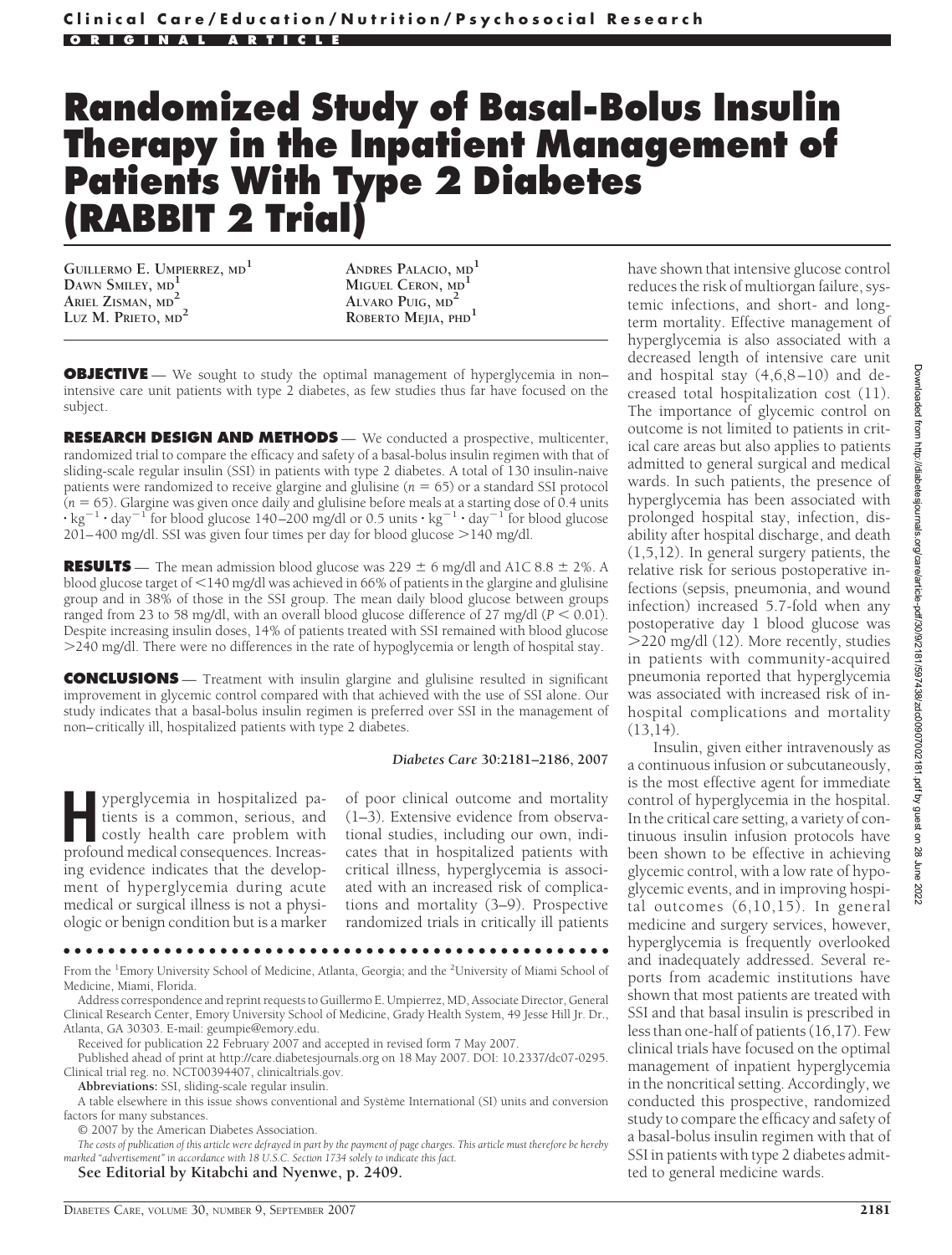

Figure 1—*Changes in blood glucose concentrations in patients treated with glargine plus glulisine* ( $\bullet$ ) and with SSI ( $\circlearrowright$ ). \*P < 0.01;  $\text{TP}$  < 0.05.

## **RESEARCH DESIGN AND**

**METHODS** — In this multicenter, prospective, open-label, randomized study, we enrolled 130 nonsurgical, insulinnaive patients with a known history of diabetes for  $>3$  months, aged  $18-80$ years, and admitted to medical general services with a blood glucose level between 140 and 400 mg/dl. Further inclusion criteria included diabetes treatment with either diet alone or any combination of oral antidiabetic agents and the absence of diabetic ketoacidosis (18). Exclusion criteria included subjects without a known history of diabetes, intensive care unit patients, the use of corticosteroid therapy, subjects expected to undergo surgery during the hospitalization course, patients with clinically relevant hepatic disease, serum creatinine  $\geq$ 3.0 mg/dl, pregnancy, and any mental condition rendering the subject unable to understand the scope and possible consequences of the study.

This study was conducted at Grady Memorial Hospital in Atlanta, Georgia, and at the Jackson Memorial Hospital in Miami, Florida. The institutional review boards at Emory University and the University of Miami approved the study protocol. All patients were managed by members of the internal medicine residency program, who received a copy of the assigned treatment protocol. The primary care team decided the treatment for

the medical problem(s) for which patients were admitted. No follow-up visit after discharge was included in this study. A teaching endocrinologist rounded daily with the house officers.

Patients were randomly assigned to receive either SSI or a basal-bolus regimen with insulins glargine and glulisine (Lantus and Apidra, respectively; Sanofi-Aventis, Bridgewater, NJ). Oral antidiabetic drugs were discontinued on admission. Patients treated with glargine and glulisine were started at a total daily dose of 0.4 units/kg for blood glucose concentration between 140 and 200 mg/dl or 0.5 units/kg for those between 201 and 400 mg/dl (Table 1). One-half of the total daily dose was given as glargine once daily, and the other half was given as glulisine before meals. Insulin glulisine was given in three equally divided doses before each meal. To prevent hypoglycemia, if a patient was not able to eat, the dose of insulin glargine was given but the premeal insulin glulisine held until meals were resumed. The daily dose of insulin glargine was increased by 20% if the fasting and premeal blood glucose measurements were  $>$ 140 mg/dl. The dose of insulin glargine was reduced by 20% after an episode of hypoglycemia (<70 mg/dl). Supplemental insulin with insulin glulisine was given in addition to the scheduled premeal insulin for blood glucose  $>140$ 

mg/dl per the sliding-scale protocol (Table 1).

Patients randomized to SSI received regular insulin four times daily for glu- $\csc$  levels  $>$  140 mg/dl (Table 1). Patients able to eat received regular insulin before each meal and at bedtime according to the "usual" column of the sliding-scale protocol. Patients not able to eat received regular insulin every 6 h, following the "insulin sensitive" column. If fasting and premeal plasma glucose levels remained persistently  $>$  140 mg/dl in the absence of hypoglycemia, the insulin dosing was progressively increased from the "insulin sensitive" to the "usual" column or from the "usual" to the "insulin resistant" column. If the mean daily blood glucose level was 240 mg/dl, or if three consecutive values were 240 mg/dl on the maximal sliding-scale dose, patients were switched to a basal-bolus regimen starting at a total daily dose of 0.5 units/kg. If a patient on SSI developed hypoglycemia, the insulin scale was decreased from the "insulin resistant" to the "usual" column or from the "usual" to the "insulin sensitive" column.

Blood glucose was measured before each meal and at bedtime (or every 6 h if a patient was not eating) using a glucose meter. In addition, glucose was measured at any time if a patient experienced symptoms of hypoglycemia. A1C level was measured on the first day of hospitalization. The results of blood glucose measurements are presented as fasting glucose, random glucose (nonfasting glucose measured at any time during the day), and mean blood glucose during the hospital stay (all glucose values during the hospital stay).

The goal of insulin therapy was to maintain fasting and premeal blood glucose levels  $\leq$ 140 mg/dl while avoiding hypoglycemia. The primary end point was to determine differences in glycemic control between treatment groups as measured by the mean daily blood glucose concentration. Secondary outcomes include differences between treatment groups in number of hypoglycemic events, number of episodes of severe hyperglycemia, length of hospital stay, and mortality rate.

Statistical analysis was performed using the SPSS software package. Change in blood glucose during the study period was analyzed by repeated-measures ANOVA. A  $P$  value of  $\leq 0.05$  was considered significant.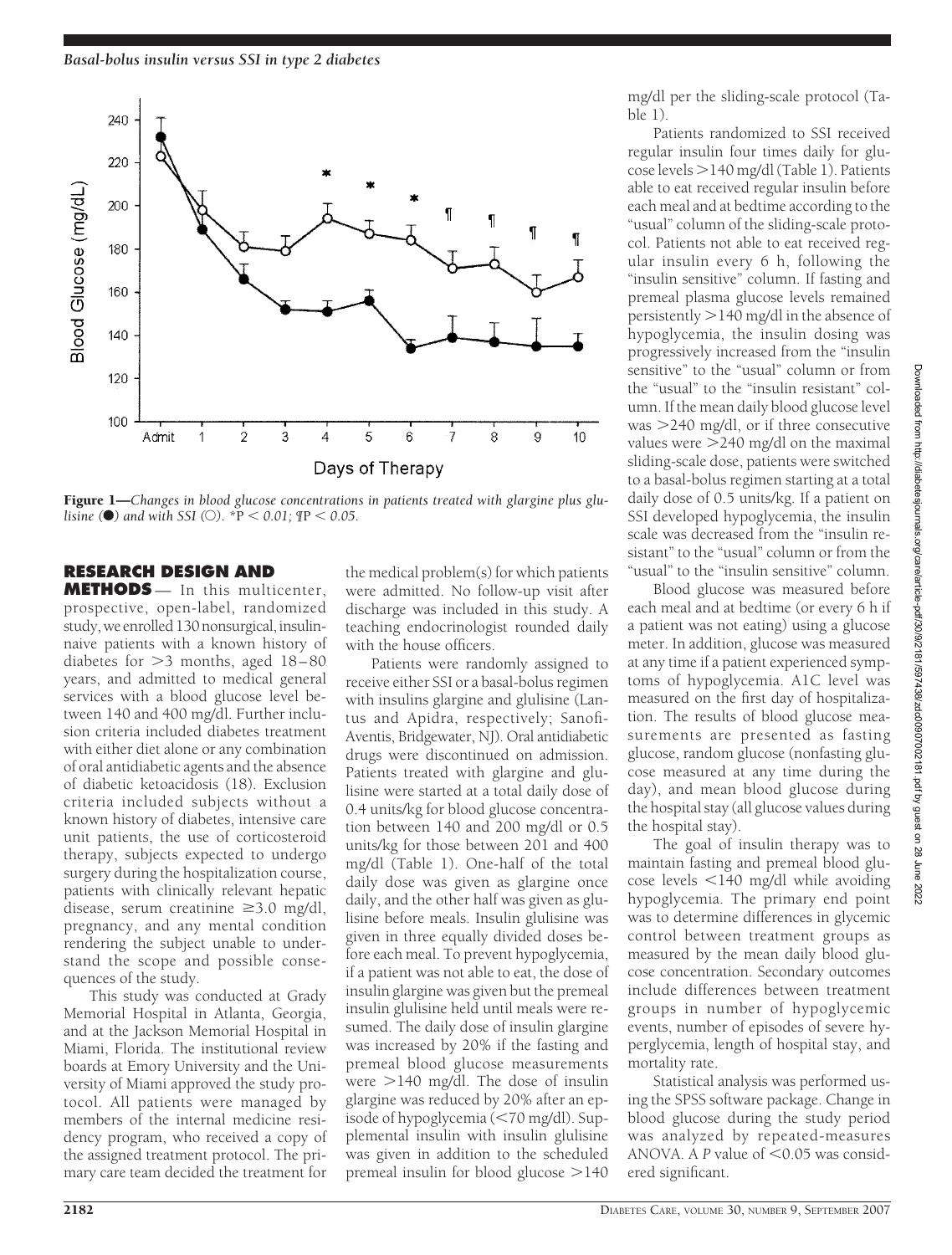### **Table 1—***Insulin treatment protocols*

A. Basal-bolus regimen with insulin glargine and glulisine

- Discontinue oral antidiabetic drugs on admission.
- Start total daily insulin dose: 0.4 units  $\cdot$  kg body wt<sup>-1</sup>  $\cdot$  day<sup>-1</sup> when the admission blood glucose concentration is 140-200 mg/dl 0.5 units  $\cdot$  kg body wt<sup>-1</sup>  $\cdot$  day<sup>-1</sup> when the admission blood glucose concentration is between 201-400 mg/dl
- Give one-half of total daily dose as insulin glargine and one-half as insulin glulisine.
- Give insulin glargine once daily at the same time of the day.

● Give insulin glulisine in three equally divided doses before each meal. Hold insulin glulisine if patient is not able to eat. Supplemental insulin

Give supplemental insulin glulisine following the "sliding-scale" protocol for blood glucose >140 mg/dl.

● If a patient is able and expected to eat all or most of his/her meals, give supplemental glulisine insulin before each meal and at bedtime following the "usual" column.

● If a patient is not able to eat, give supplemental glulisine insulin every 6 h (6–12–6–12), following the "insulin-sensitive" column. Insulin adjustment

● If the fasting or mean blood glucose during the day is >140 mg/dl in the absence of hypoglycemia, increase insulin glargine dose by 20% every day.

● If patient develops hypoglycemia (70 mg/dl), decrease glargine daily dose by 20%.

Blood glucose monitoring

Measure blood glucose before each meal and at bedtime (or every 6 h if n.p.o.).

B. Sliding scale regimen with regular insulin

- Discontinue oral antidiabetic drugs on admission.
- If patient is able and expected to eat all or most of his/her meals, give regular insulin before each meal and at bedtime, following the "usual" column.
- $\bullet$  If patient is not able to eat, give regular insulin every 6 h (6–12–6–12), following the "insulin sensitive" column.

Insulin adjustment

- If fasting and premeal plasma glucose are persistently 140 mg/dl in the absence of hypoglycemia, increase insulin scale from the "insulin sensitive" to the "usual" column or from the "usual" to the "insulin-resistant" column.
- If a patient develops hypoglycemia (blood glucose 70 mg/dl), decrease regular insulin from "insulin-resistant" to "usual" column or from the "usual" to "insulin-sensitive" column.

Blood glucose monitoring

Measure blood glucose before each meal and at bedtime (or every 6 h if n.p.o.).

C. Supplemental insulin scale

|                       | $\Box$ Insulin sensitive | $\Box$ Usual | $\Box$ Insulin resistant |
|-----------------------|--------------------------|--------------|--------------------------|
| Blood glucose (mg/dl) |                          |              |                          |
| $>141-180$            |                          |              |                          |
| 181-220               |                          |              |                          |
| $221 - 260$           |                          |              | 10                       |
| 261-300               |                          | 10           | 12                       |
| $301 - 350$           | 10                       | 12           | 14                       |
| 351-400               |                          | 14           | 16                       |
| >400                  | 14                       | 16           | 18                       |

Check appropriate column and cross out other columns. The numbers in each column indicate the number of units of glulisine or regular insulin per dose. Supplemental dose is to be added to the scheduled dose of glulisine or regular insulin.

**RESULTS** — A total of 130 insulinnaive patients with type 2 diabetes admitted to general medicine services were recruited. Of these, 65 patients were randomized to receive insulin glargine and glulisine and 65 to receive SSI. The clinical characteristics of study patients are shown in Table 2. There were no significant differences in the mean age, racial distribution, BMI, admission blood glucose, or A1C between treatment groups. The most common admitting illnesses included a variety of cardiovascular (40%), infectious (20%), pulmonary (18%), re-

nal (4%), and gastrointestinal (12%) disorders. The mean hospital length of stay was  $5.3 \pm 6$  days in patients treated with basal-bolus and  $5.1 \pm 4$  days in the SSItreated group ( $P = NS$ ). Only one death was reported in a patient in the basalbolus treatment group who was admitted with shortness of breath and later developed respiratory failure secondary to a pulmonary embolism.

Patients treated with insulin glargine and glulisine had greater improvement in glycemic control than those treated with  $\overline{S}$ SI ( $P < 0.01$ ) (Fig. 1). The mean admis-

sion blood glucose for study patients was 227  $\pm$  65 mg/dl and the mean A1C 8.8  $\pm$ 2%. The mean admission glucose values in the glargine and glulisine and SSI treatment groups were  $229 \pm 71$  and  $225 \pm 71$ 60 mg/dl, respectively  $(P = NS)$ . Compared with the basal-bolus regimen treatment, treatment with SSI was associated with higher mean fasting glucose (165  $\pm$ 41 vs.  $147 \pm 36$  mg/dl,  $P < 0.01$ ), mean random glucose (189  $\pm$  42 vs. 164  $\pm$  35 mg/dl,  $\overline{P}$  < 0.001), and mean glucose during the hospital stay (193  $\pm$  54 vs.  $166 \pm 32$  mg/dl,  $P < 0.001$ ). The mean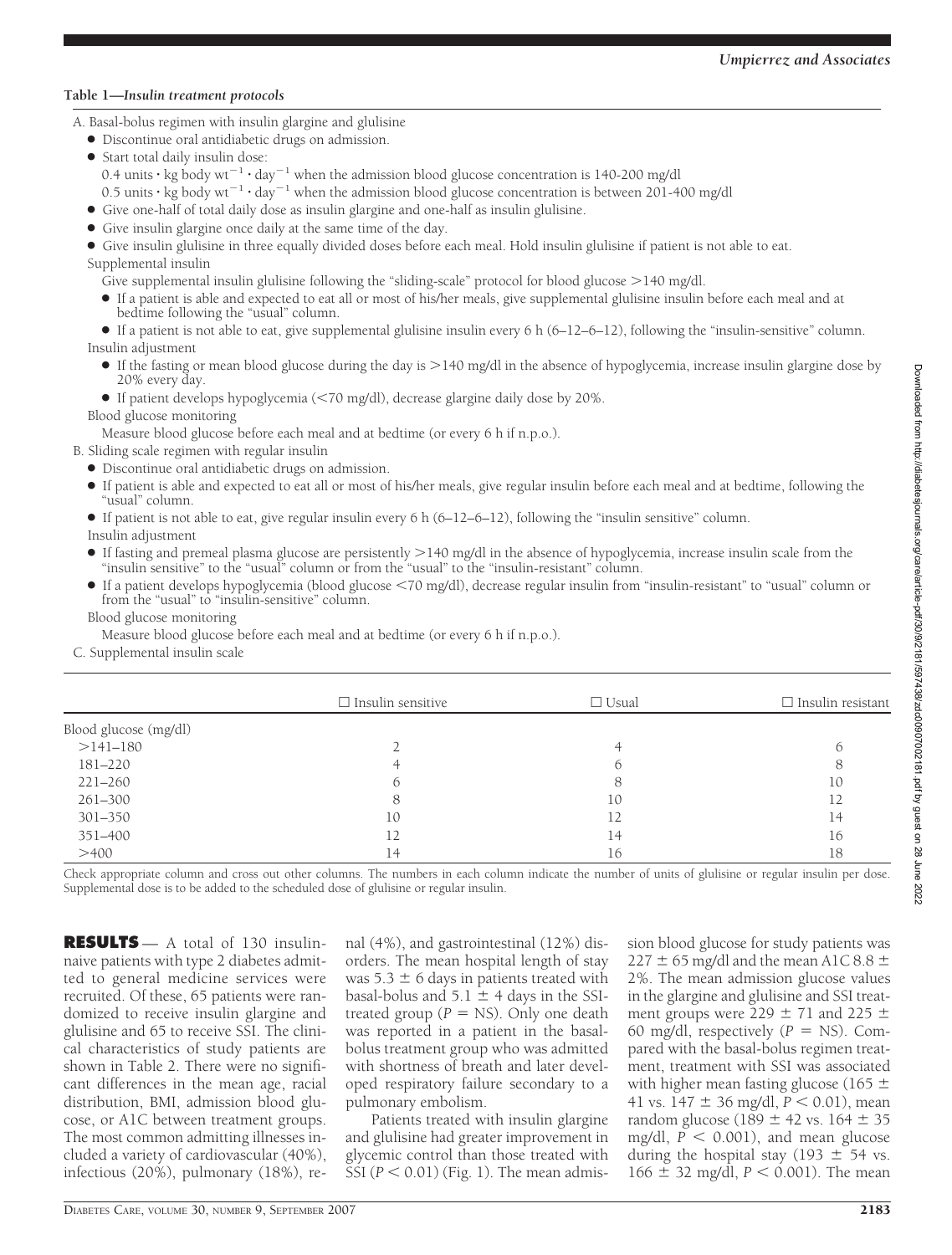#### **Table 2—***Baseline clinical characteristics\**

|                                                 | Basal bolus   | SSI            |
|-------------------------------------------------|---------------|----------------|
|                                                 |               |                |
| п                                               | 65            | 65             |
| Age (years)                                     | $56 \pm 13$   | $56 \pm 11$    |
| Race (white/black/Hispanic)                     | 4/43/18       | 3/48/14        |
| Sex (male/female)                               | 42/23         | 21/44          |
| BMI $(kg/m2)$                                   | $32 \pm 8$    | $32 \pm 9$     |
| Length of hospital stay (days)                  | $5.2 \pm 6$   | $5.1 \pm 4$    |
| White blood cell $\times10^6$                   | $9.6 \pm 4$   | $8.7 \pm 4$    |
| Hemoglobin (g)                                  | $13 \pm 2$    | $12.6 \pm 2$   |
| Creatinine (mg/dl)                              | $1.0 \pm 0.5$ | $1.1 \pm 0.5$  |
| AlC $(\%)$                                      | $8.9 \pm 2$   | $8.7 \pm 2.5$  |
| Admission blood glucose (mg/dl)                 | $229 \pm 71$  | $225 \pm 60$   |
| Mean blood glucose during hospital stay (mg/dl) | $166 \pm 32$  | $193 \pm 54*$  |
| Mean fasting blood glucose (mg/dl)              | $147 \pm 36$  | $165 \pm 41$ † |
| Mean random blood glucose (mg/dl)               | $164 \pm 35$  | $188 \pm 45^*$ |

Data are means  $\pm$  SD unless otherwise indicated.  $*P < 0.001$ .  $\uparrow P < 0.01$ .

glucose concentration during the last day of hospitalization was significantly higher in patients treated with SSI compared with that in patients treated with the basal-bolus regimen (187 vs. 140 mg/dl, *P* 0.001). The overall inpatient blood glucose difference between treatment groups was 27 mg/dl  $(P < 0.01)$ , with a mean daily blood glucose difference ranging from 23 to 58 mg/dl during days 2–6 of therapy  $(P < 0.01)$ . The percentage of patients within the mean glucose target  $(<$ 140 mg/dl) was 66% in patients treated with glargine and glulisine versus 38% in those treated with SSI.

Nine (14%) patients treated with SSI remained with blood glucose 240 mg/dl despite increasing the SSI dose to the maximal or insulin-resistant scale (Fig. 2). Compared with the remaining patients treated with SSI, these patients (aged  $57 \pm 10$  years, BMI 29  $\pm 7$  kg/m<sup>2</sup>) had a higher but not significant difference in mean admission glucose ( $252 \pm 73$  vs.  $220 \pm 57$  mg/dl, respectively,  $P = 0.1$ ). Glycemic control rapidly improved in all of the SSI failure subjects after they were switched to the basal-bolus insulin regimen.

The mean insulin daily dose was significantly higher in the basal-bolus regimen compared with that in the SSI treatment group ( $P < 0.001$ ). The mean daily dose of insulin glargine was  $22 \pm 2$ units, and the daily dose of insulin glulisine was  $20 \pm 1$  units. A total of 26 patients had the lantus dose adjusted, and 44 patients required supplemental glulisine insulin during the hospital stay. Patients treated with SSI received a mean daily dose of  $12.5 \pm 2$  units regular insulin/day, with approximately one-half of patients receiving  $\leq 10$  units/day.

Hypoglycemia (defined as blood glucose 60 mg/dl) occurred in two patients in each treatment group. Of the 1,005 glucose readings in the insulin glargine and glulisine treatment group, there were only four  $(0.4\%)$  glucose values <60 mg/dl and no glucose values 40 mg/dl. Of the 1,021 glucose readings in the SSI group, there were only only two (0.2%) glucose values  $<$  60 mg/dl and no glucose values 40 mg/dl. Hypoglycemia was corrected with oral dextrose, and none of these episodes was associated with adverse outcomes.

**CONCLUSIONS** - This is the first prospective randomized clinical trial aimed to compare the efficacy and safety of a basal-bolus insulin regimen with that of SSI in non–critically ill patients with type 2 diabetes. We observed that treatment with insulin glargine and glulisine results in a significant improvement in glycemic control compared with that re-

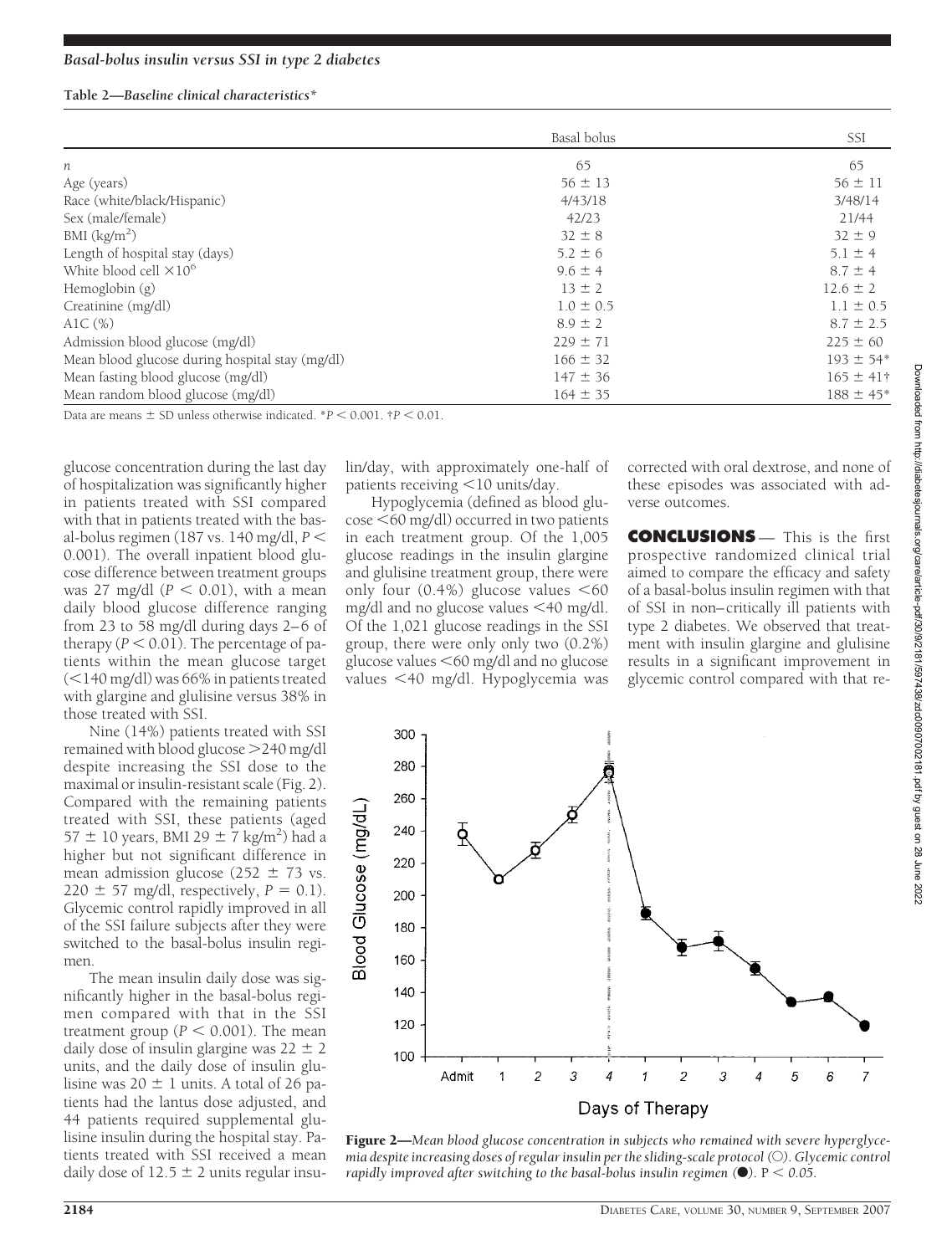sulting from the sole use of SSI. The mean daily glucose difference between groups ranged from 23 to 58 mg/dl during days 2–6 of therapy. A blood glucose target of 140 mg/dl was achieved in two-thirds of patients treated with insulin glargine and glulisine, whereas only one-third of those treated with SSI achieved target glycemia. Despite increasing insulin doses, 14% of patients treated with SSI had persistently elevated glucose levels  $>240$ mg/dl. In such patients, glycemic control rapidly improved after switching to the basal-bolus insulin regimen. Based on these results, we conclude that a basalbolus insulin regimen is preferred over SSI alone in the management of non– critically ill patients with type 2 diabetes.

Differences in glycemic control between treatment groups can be explained by the fact that an SSI regimen treats hyperglycemia after it has already occurred instead of preventing the occurrence of hyperglycemia (2,5,19). In addition, we found significant differences in daily insulin dose between patients treated with the basal-bolus regimen compared with that in the SSI treatment group. Patients randomized to receive insulin glargine and glulisine received an approximately three times higher total insulin dose  $(\sim 40$ units/day) than those treated with SSI  $(-15 \text{ units/day})$ . Despite the higher insulin dose and improved glycemic control, the use of the basal-bolus insulin regimen was safe and was associated with a low rate of hypoglycemic events. The overall rate of hypoglycemia  $(<$ 60 mg/dl) occurred in 3% of patients in each treatment group, and no cases of hypoglycemia were associated with clinical adverse outcome. There were no episodes of severe hypoglycemia (glucose 40 mg/dl) in either treatment group. Minimizing the rate of severe hypoglycemia events is of major importance in hospitalized patients because they have been shown to be an independent risk factor for poor clinical outcomes (12).

Despite increasing evidence in support of intensive glycemic control in critically ill patients, glucose control continues to be deficient and is frequently overlooked in general medicine and surgery services (1,2,5). Many factors could explain the lack of glycemic control in the hospital. First, the overwhelming majority of hospitalizations in patients with hyperglycemia occur for a variety of comorbid conditions (1,2,20), with  $10\%$  of hospital discharges in the U.S. listing diabetes as the primary diagnosis

(5). Second, physicians often perceive hyperglycemia as a consequence of stress and acute illness and often delay treatment until blood glucose levels exceed 200 mg/dl (2,21). Third, fear of hypoglycemia constitutes a major barrier to efforts to improve glycemic control, especially in patients with poor caloric intake (5,22). Finally, physicians frequently hold their patient's previous outpatient antidiabetes regimen and initiate sliding-scale coverage with regular insulin, a practice associated with limited therapeutic success and suboptimal glycemic control (16,17, 23,24).

The use of SSI was first introduced by Elliot P. Joslin shortly after the discovery of insulin (25). He recommended giving regular insulin per sliding scale according to the amount of glycosuria. Following the introduction of capillary blood glucose monitoring in the 1970s, urinary algorithms were abandoned, and different algorithms became available using blood glucose targets (26,27). Although these algorithms were not intended to be used as the sole method of insulin administration, they were rapidly modified and adopted by practitioners and resulted in the sliding-scale algorithms currently available. Potential advantages of SSI are convenience, simplicity, and promptness of treatment. It is possible that in some patients with good glycemic control treated with diet alone or with oral antidiabetic agents before admission or in subjects with mild hyperglycemia kept n.p.o., the use of SSI may be sufficient for glycemic control over the short term. The use of SSI, however, as a single insulin regimen in hospitalized subjects has never been associated with improved clinical outcome (23,28–30). Yet this remains the most popular default regimen in the majority of institutions across the country.

We acknowledge the following limitations in this study. We excluded patients without a known history of diabetes before admission. Patients meeting these criteria make up a substantial percentage of hospitalized patients. We recently reported that hyperglycemia was present in 38% of patients admitted to the hospital and that one-third of these patients had no history of diabetes before the admission (1). We also excluded patients treated with insulin and corticosteroids because they were considered at higher risk of severe hyperglycemia if treated with SSI. Another limitation is that the study was not powered to demonstrate

differences in mortality or clinical outcome between treatment groups. A large prospective randomized clinical trial of strict glycemic control is certainly needed to address these important issues. Such studies should include additional treatment regimes including the use of basal insulin alone (glargine, detemir, or NPH insulin) and fixed, regular doses of regular insulin.

In summary, our basal-bolus insulin algorithm using insulin glargine once daily and insulin glulisine before meals represents a simple and more effective regimen than SSI for glucose control in non–critically ill patients with type 2 diabetes. Despite the simplicity of SSI, this regimen fails to provide adequate glycemic control and should not be used in the management of hospitalized subjects with diabetes. Implementing standardized subcutaneous insulin order sets promoting the use of scheduled insulin therapy and discouraging the sole use of SSI are key interventions that might reduce complications associated with severe hyperglycemia and hypoglycemia in hospitalized patients.

**Acknowledgments**— This investigatorinitiated study was supported by an unrestricted grant from Sanofi-Aventis. G.E.U. is supported by research grants from the American Heart Association (0555306B), the National Institutes of Health (R03 DK073190- 01), and the General Clinical Research Center (M01 RR-00039).

## **References**

- 1. Umpierrez GE, Isaacs SD, Bazargan N, You X, Thaler LM, Kitabchi AE: Hyperglycemia: an independent marker of in-hospital mortality in patients with undiagnosed diabetes. *J Clin Endocrinol Metab* 87:978– 982, 2002
- 2. Levetan CS, Magee MF: Hospital management of diabetes. *Endocrinol Metab Clin North Am* 29:745–770, 2000
- 3. Finney SJ, Zekveld C, Elia A, Evans TW: Glucose control and mortality in critically ill patients. *JAMA* 290:2041–2047, 2003
- 4. Krinsley JS: Association between hyperglycemia and increased hospital mortality in a heterogeneous population of critically ill patients. *Mayo Clin Proc* 78:1471– 1478, 2003
- 5. Clement S, Braithwaite SS, Magee MF, Ahmann A, Smith EP, Schafer RG, Hirsh IB: Management of diabetes and hyperglycemia in hospitals. *Diabetes Care* 27:553– 597, 2004
- 6. Inzucchi SE: Clinical practice: management of hyperglycemia in the hospital set-